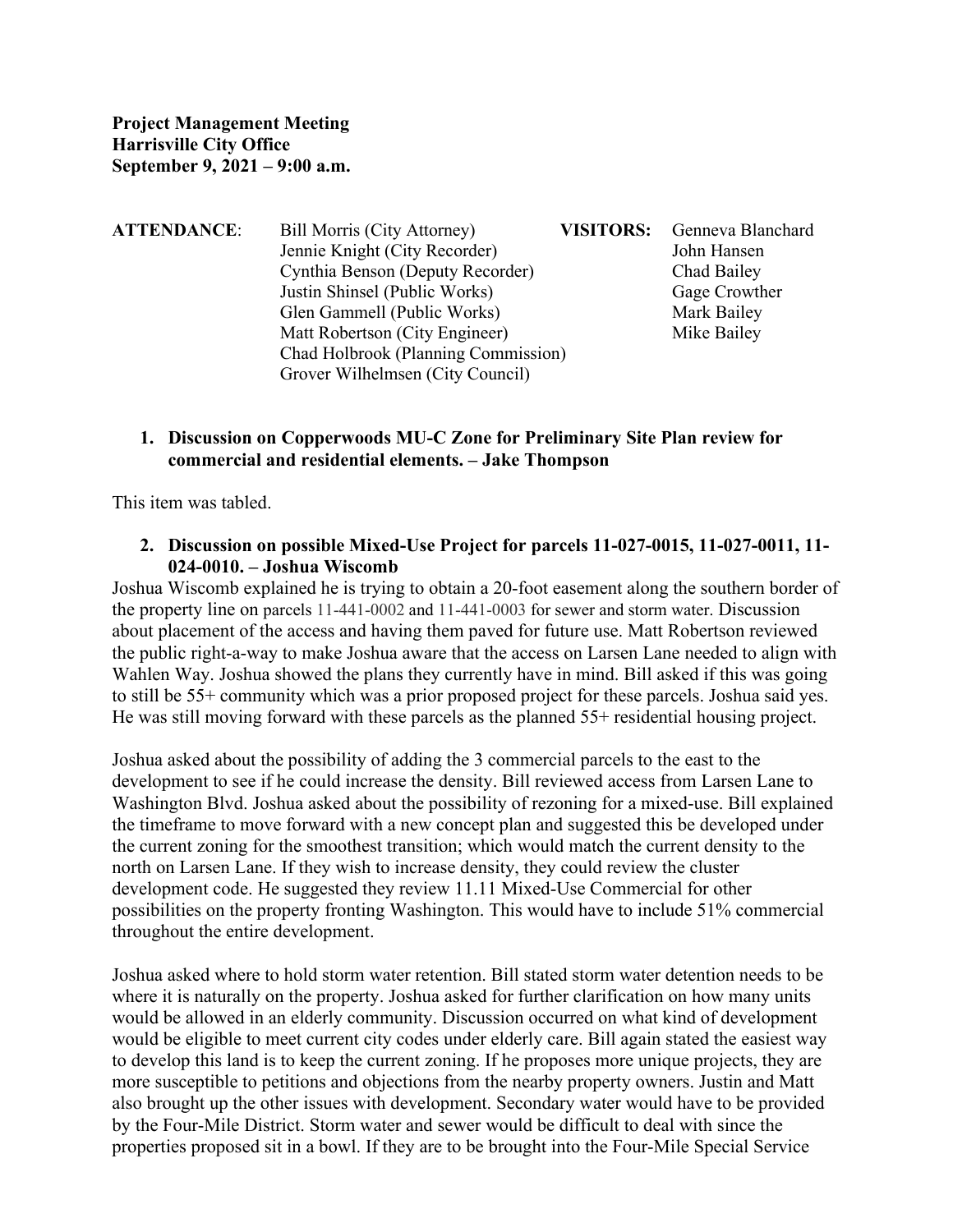District, the easement would need to be a minimum 25 feet for proper access for the city to maintain. Discussion ended with easement width and engineering of what would be included in the easement such as manholes for storm water and sewer in the ditch along the eastern lots of Warren Hollow subdivision with a 12-foot paved path for access. Matt and Justin do not like to see easements go through properties unless necessary and encouraged Joshua to look for other options.

## **3. Discussion of property at 2358 N HWY 89 – Bailey X – Mark/Chad Bailey presenting. Parcel # 17-066-0054 & Parcel # 17-066-0055 – Retail shops**

Construction drawings were reviewed. Bill asked for the type of landscaping and the landscape calculation along with where the detention basin was to be located. Mark asked about whether or not the city authorizes underground retention for storm water as a way to meet this requirement. Matt said the city does but the end result needs to be 2 feet above ground water level. Access was addressed for a south to north flow with the property. Parking was discussed; with the new plan offering far more availability than prior details. Chad discussed the proposed idea for parking. The five units along Highway 89 will be for a heavier use with commercial retail. The offices to the south would be a medium use. The buildings along the east side running north to south would be a minimal use with the option of office space. They would allow for a showroom with additional storage within the unit. Setbacks for the property were reviewed to make certain proposed plans were correct. The idea was to use that space as part of the landscape percentage. Landscape percentage currently 14%; 15% is the minimum by city code. Developers asked about Bio-retention for storm water. Bill said if Bio-Retention is in the LID requirements. Matt said it was. Bill said to follow those standards. Xeriscaping was also discussed as a landscape option.

Matt reminded them a geo-tech report would be required to determine the depth of the ground water. While trying to run test holes for ground water check, the developer found he property has been used as a dump site for years. They will be working to clean up the property. Chad explained that he cannot control who will take the units but they have tried to drive the majority of the commercial use along Highway 89. By doing this they were able to provide the parking necessary to meet city code. Jennie reviewed the retail sales, professional offices, with shared parking. The back of the commercial buildings along HWY 89 would have interior entrances and parking. Jennie asked for more detail on who would occupy. Developer further explained that he didn't know who would do the actually purchasing of the shops. Jennie reiterated the code by saying commercial zoning is designed for heavy retail and not trade shops or such. The developer is not looking for restaurants. He is not opposed to retail but the current parking would not support all retail. Chad explained the network they work with are more small businesses designed for more of an office and not manufacturing. They have seen an interest in showrooms with stock storage area. Jennie asked for clarification on owning or selling all the units. Chad said that if they could find the right retail tenants and the HOA bylaws for this space, they are not opposed to keeping the frontage commercial units. The general concern from the city is the parking. The current calculation for parking looks low.

Jennie asked for clarification on drive-thru areas if a restaurant was proposed. Currently the developer is not opposed to building something to accommodate, but that is not their driving point for this area. They did find another access with the property along Highway 89 to the north side of the property. However, they prefer not to use it in order to keep the patrons entering and exiting in one direction creating a north and south flow.